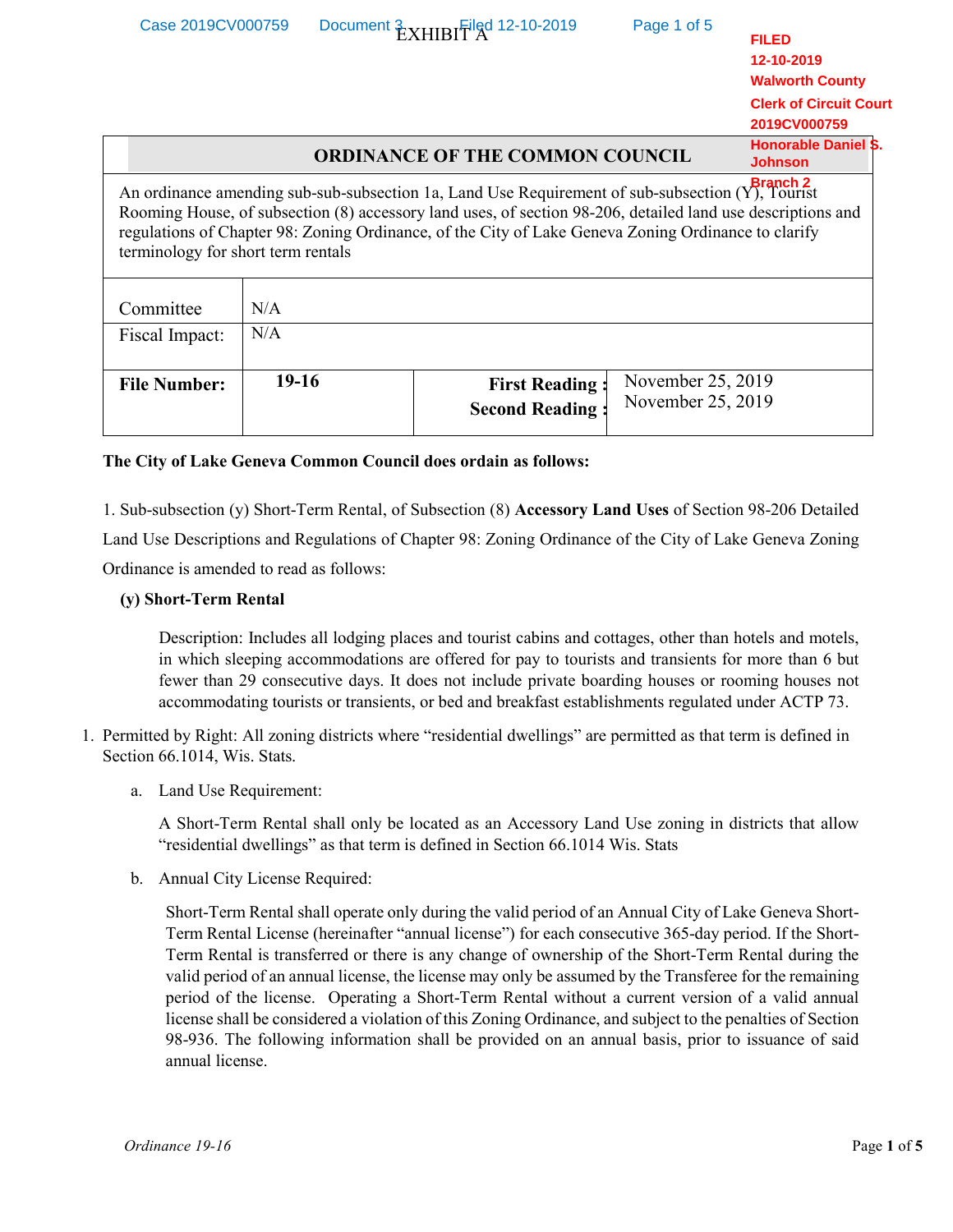- i. Completed City of Lake Geneva Short-Term Rental Application, which includes the property owner name, address, and phone number; the designated operator's name, address, and phone number; the period of operation of up to 180 days in a 365-day period, which must be consecutive;
- ii. A current floor plan for the Short-Term Rental at a minimum scale of one-inch equals 4 feet, and Site Plan of the property at a minimum scale of one inch equals ten feet showing onsite parking spaces and trash storage areas;
- iii. General Building Code Inspection by City, and submittal of Official Building Code Inspection Report with no outstanding compliance orders remaining;
- iv. Fire Code Inspection by City, and submittal of Official Fire Code Inspection Report with no outstanding violations.
- v. Proof of valid property and liability insurance for the dwelling unit;
- vi. State of Wisconsin Tourist Rental House License;
- vii. Seller's Permit issued by the Wisconsin Department of Revenue;
- viii. City of Lake Geneva Room Tax Permit;
- ix. City of Lake Geneva General Business License;
- x. Payment of an Administrative Fee, set by City Council resolution, to cover the costs to the City of administering the above.

The City of Lake Geneva Short-Term Rental License shall be issued with the completion of the above requirements and compliance with the City's Room Tax Ordinance.

c. Property Management Requirements:

Each Short-Term Rental shall be managed consistent with the following requirements:

- i. The total number of days of operation within any 365-day period of an annual license shall not exceed 180 consecutive days. This period of Short-Term Rental Operation shall be specified by the property owner in the required Lake Geneva Short-Term Rental Application.
- ii. The Minimum Rental Period shall be a minimum of seven consecutive days by anyone party.
- iii. The Maximum Rental Period within a 365-day period of an annual license shall be no more than 180 consecutive days.
- iv. Similar facilities in which single-family detached homes are available for less than seven days, more than 180 days, or throughout the year, are a different land use that falls within the Indoor Commercial Lodging land use category.
- v. The Maximum Number of Occupants shall not exceed the total number licensed by the State of Wisconsin or two per bedroom plus two additional occupants, whichever is less.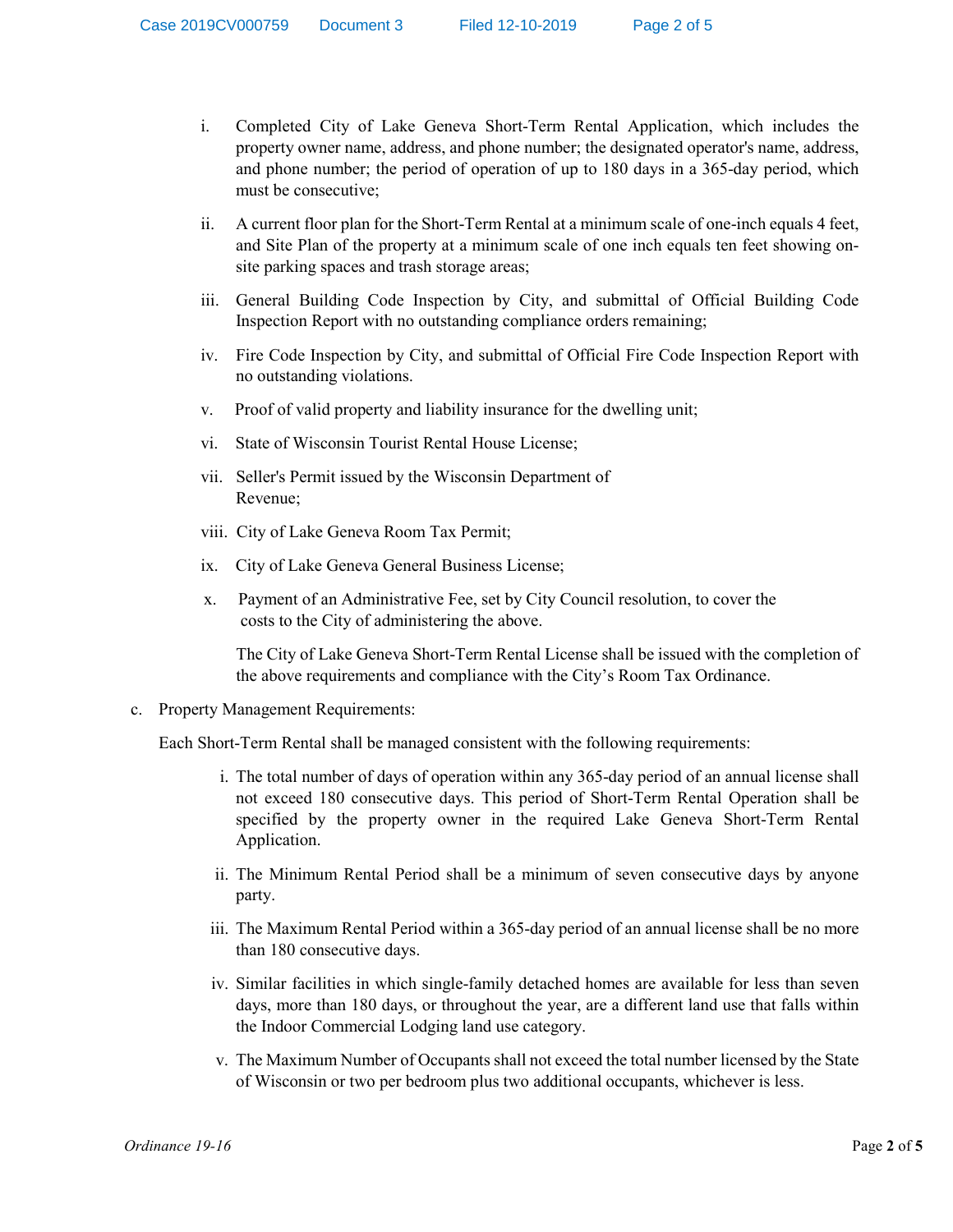- vi. The Short-Term Rental shall be operated by the property owner or by a property manager explicitly designated in the valid Lake Geneva Short-Term Rental Application as the "Designated Operator".
- vii. The property owner's and the Designated Operator's names, addresses, and 24-hour phone numbers shall be provided in the City of Lake Geneva Short-Term Rental Application and shall be updated within 24 hours upon any change in the property manager or the property manager contact information.
- viii. The Designated Operator must reside within, or have their business located within, 25 miles of the Short-Term Rental parcel.
- ix. The Designated Operator must be available by phone 24 hours, seven days a week, during the period of operation designated in the Lake Geneva Short-Term Rental Application.
- x. Each Short-Term Rental shall provide and maintain a Guest Register and shall require all guests to register their true names and addresses before allowing occupancy. The Guest Register shall be kept intact and available by the Designated Operator for inspection by representatives of the City for at least one year from the day of the conclusion of the period of operation.
- xi. Each Short-Term Rental shall maintain the following written Business Record for each rental of the Short-Term Rental: the true names and addresses of any person renting the property, the dates of the rental period (which must be a minimum of seven consecutive days), and the monetary amount or consideration paid for the rental. The Business Record shall be kept intact and available by the Designated Operator for inspection by representatives of the City for at least one year from the day of the conclusion of the period of operation.
- xii. Short-Term Rental License and emergency contact information must be posted in a conspicuous area within the property at all time.
- d. Property Operational Requirements:

Each Short-Term Rental shall be operated per the following requirements:

- i. The "Requirements for Short-Term Rental " form provided by the City of Lake Geneva to summarize City requirements for Short-Term Rental, and the Site Plan for the subject property clearly depicting guest parking spaces and the rear yard, shall be posted on the inside of the front door of each Short-Term Rental throughout its period of operation.
- ii. Parking Requirements:
	- [a] A minimum of two off-street parking spaces shall be provided on the subject property for each Short-Term Rental. If the Short-Term Rental provides three or more bedrooms, an additional on-site parking space is required for each additional bedroom over two, plus one space for each employee on the largest shift if applicable.
	- [b] All guest parking for vehicles and trailers shall be within a parking space designated on the Site Plan, on an area paved with concrete or asphalt.
	- [c] All guest vehicles and trailers may only park on-site. Street parking for guests is not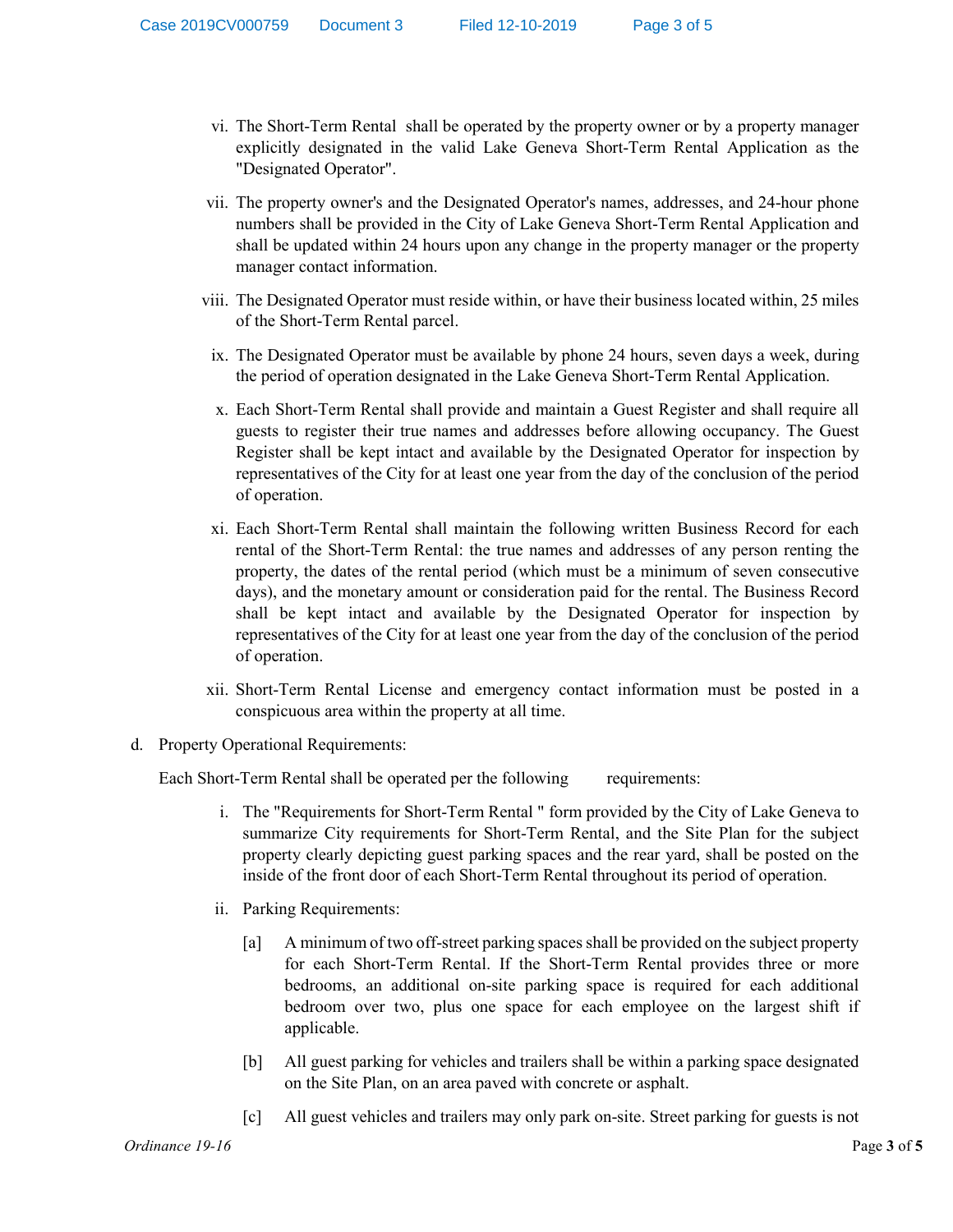permitted.

- [d] No parking is permitted on gravel, lawn, or planter bed areas.
- iii. Site Appearance Requirements:
	- [a] Aside from a changing mix of guests and their vehicles, there shall be no evidence of the property being used as a Short-Term Rental visible on the exterior of the subject property.
	- [b] No exterior sign age related to the Short-Term Rental is permitted, other than the property address.
	- [c] No outdoor storage related to the Short-Term Rental land use is permitted, except for typical residential recreational equipment, seating, and outdoor cooking facilities which are permitted only within the rear yard.
	- [d] No recreational vehicle, camper, tent, or other temporary lodging arrangement shall be permitted to accommodate guests.
- iv. Neighborhood Impact Requirements:
	- [a] No outdoor activity shall occur between the hours of 10:00 p.m. and 7:00 a.m.
	- [b] At all times, no noise, lighting, odor or other impacts from the subject property shall be detectable at the property line at levels exceeding the requirements of Article VII of the Lake Geneva Zoning Ordinance.
	- [c] No vehicular traffic shall be generated by the Short-Term Rental at levels exceeding those typical for a detached single-family dwelling unit.
- v. Short-Term Rental Advertising:
	- [a] No outdoor advertising is allowed on the subject property.
	- [b] The Short-Term Rental shall not be advertised for availability in any form of media unless the required City of Lake Geneva Short-Term Rental License has been issued.
- e. Access and Inspections
	- i. The City shall be authorized at all reasonable times upon reasonable notice to the owner to enter and examine any building, structure, or premises, for the purpose of ensuring compliance with this ordinance. The owner, agent or occupant of any such premises who refuses to permit, or prevents or interferes with any entry into or upon the premises by any such inspector shall be in violation of this section.
	- ii. The City has adopted the Knox Box key box system requiring the installation of miniature vaults be placed upon the exterior buildings, gateposts or other applicable locations. Contained with the vault are the keys that will allow access to the Short-Term Rental in emergency situations.
	- iii. Knox boxes shall be placed on the building for emergency entry into the building. The City may require more boxes dependent on the size of the structure or facility.
- f. Penalties and License Revocation